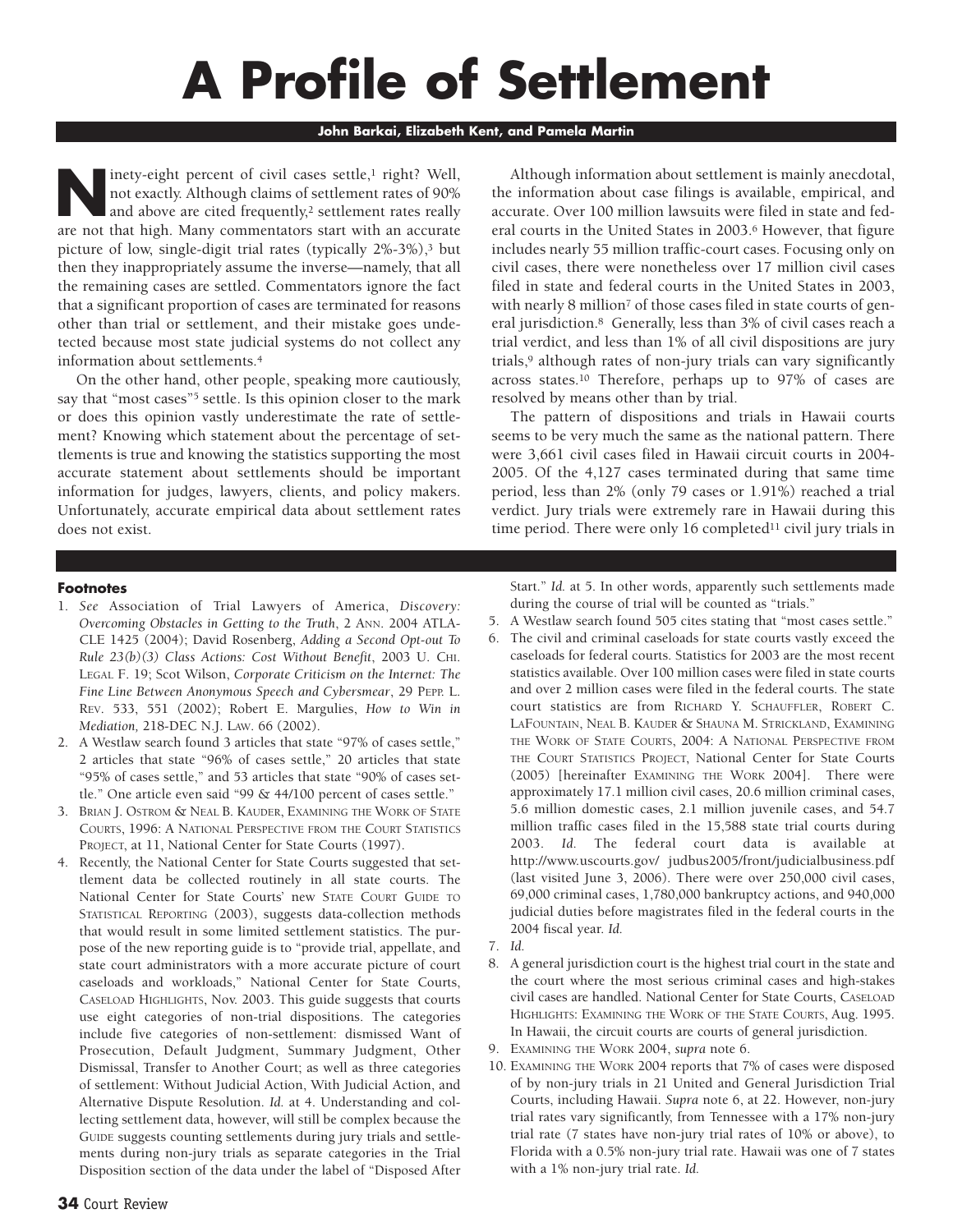Hawaii Circuit Courts in 2004-2005, which is a jury trial rate of less than 0.4%.12

Despite many generalizations about the prevalence of settlement and the growing focus on and use of alternative dispute resolution, empirical research on settlement continues to be very limited.13 Therefore, the Center for Alternative Dispute Resolution, a program within the State of Hawaii Judiciary, and the University of Hawaii Law School collaborated to study settlements in civil cases in Hawaii Circuit Courts. We hoped to learn as much as we could about civil litigation in general, civil settlements in particular, and other information that might be helpful in facilitating settlements and making civil case processing more effective.

What happens in the vast majority of civil lawsuits that are not resolved by trial was the subject of our study. The study posed some basic questions about settlement: How many cases settle? What kinds of cases settle? When do cases settle? Why do cases settle? We also wanted to learn more about the length of time cases remained open as well as the type and amount of pretrial discovery. Because excessive cost and delay have long been considered the two primary evils of the civil justice system, any information we could learn about these topics would be helpful. Finally, we also wanted to compile some baseline statistics about litigation in Hawaii that might be helpful in the future for policy makers, both locally and nationally.

# **METHODOLOGY**

Two different data sets were collected to answer our research questions. The first data set was a printout of computerized court docket sheets ("the docket sheet data") of over 3,000 cases terminated during a six-month period in 1996, and the second data set was over 400 surveys of lawyers who represented parties in some of those terminated cases ("the lawyer surveys").14 We also used the Hawaii Judiciary's own statistical reports in our research.15

Although a full report of the study is available from the authors and will soon be published in the *Hawaii Bar Journal*, here is a summary of major findings:

## **The Docket**

The Circuit Court civil docket was composed of 36% tort, 31% foreclosure, 16% contract, and 16% "other" cases.

## **Types of Cases**

Tort cases were most likely to settle by a "stipulation for dismissal," had the longest time to disposition, and had the greatest incidence of discovery.

Foreclosure cases were most often terminated by court adjudication with "dismissal by motion" having the shortest median disposition time (160 days), and recorded almost no discovery.

Contract and "other" cases showed more variation in disposition methods, had disposition times much closer to tort cases than to foreclosure cases, and had some discovery.

#### **Filings**

Civil filings have decreased substantially over the past few years. In 1982-1983 there were 8,921 civil cases filed; in 2004- 2005 there were 3,661 civil cases filed.

#### **Trials**

Only 2% of cases ended in a trial verdict during the Hawaii study period. The trial rate is now less than 2%. Jury trials were just slightly more than one-third of 1% for all civil cases terminated in 2004-2005, and the jury trial rate has been less than 1% since 1987. Nationally, there are reports of the "Vanishing Trial Phenomenon" and research shows that over the past 40 years not only that the trial rate has fallen, but also that the absolute number of trials has decreased in federal court even though filings have increased five-fold.

The trial rate in Hawaii is lower than the national average.

## **Settlement**

The pattern of dispositions and actions taken on individual cases varies significantly across the variety of types of civil cases that comprise the civil docket.

Although "most cases settle," the percentage of cases that settle varies dramatically by the type of case. About 84% of tort, 45% of contract, 20% of foreclosure, and 51% of "other" cases settle. Contrary to the popular saying, nowhere near 90% or more of cases settle (although torts come close).

While the data confirm that "most cases settle," they also identify a substantial group of cases that neither go to trial nor settle. By subtracting trials and settlement from total terminations, we conclude that 14% of tort, 53% of contract, 78% of foreclosure, and 47% of "other" cases terminate under conditions other than settlement or trial.

- 11. Some additional jury trials are started but not completed. For example, in 2003-2004 there were 8 civil jury trials started but not completed. We assume that most of these cases ended in settlements, but we did not research that question.
- 12. 2005 ANNUAL REPORT, STATISTICAL SUPPLEMENT, THE JUDICIARY, STATE OF HAWAII, Table 7 at http://www.courts.state.hi.us/attachment/ 4D44FE74F4DF1267F34A9452DD/2005arstatsupp.pdf (last visited June 3, 2006). A number of trials are started but never completed. We believe that most of those are settled during trial. The court statistics report both completed and non-completed trials. When we refer to trials, we mean completed trials.
- 13. Two studies that have researched settlement are Herbert M. Kritzer, *Adjudication to Settlement: Shading in the Gray*, 70

JUDICATURE 161, 163 (1986) and Milton Heumann & Jonathan M. Hyman, *Negotiation Methods and Litigation Settlement Methods in New Jersey: "You Can't Always Get What You Want,"* 12 OHIO ST. J. ON DISP. RESOL. 253 (1997).

- 14. For a complete copy of the study, please e-mail Professor Barkai at barkai@hawaii.edu.
- 15. The most current report is available online at http://www.courts. state.hi.us/attachment/4D44FE74F4DF1267F34A9452DD/2005ar statsupp.pdf (last visited June 3, 2006).

The term "judicial assistance" was not defined in the survey and therefore the interpretation of judicial assistance by lawyers may vary across responses (for example, assistance by the judicial system as opposed to assistance by the judge).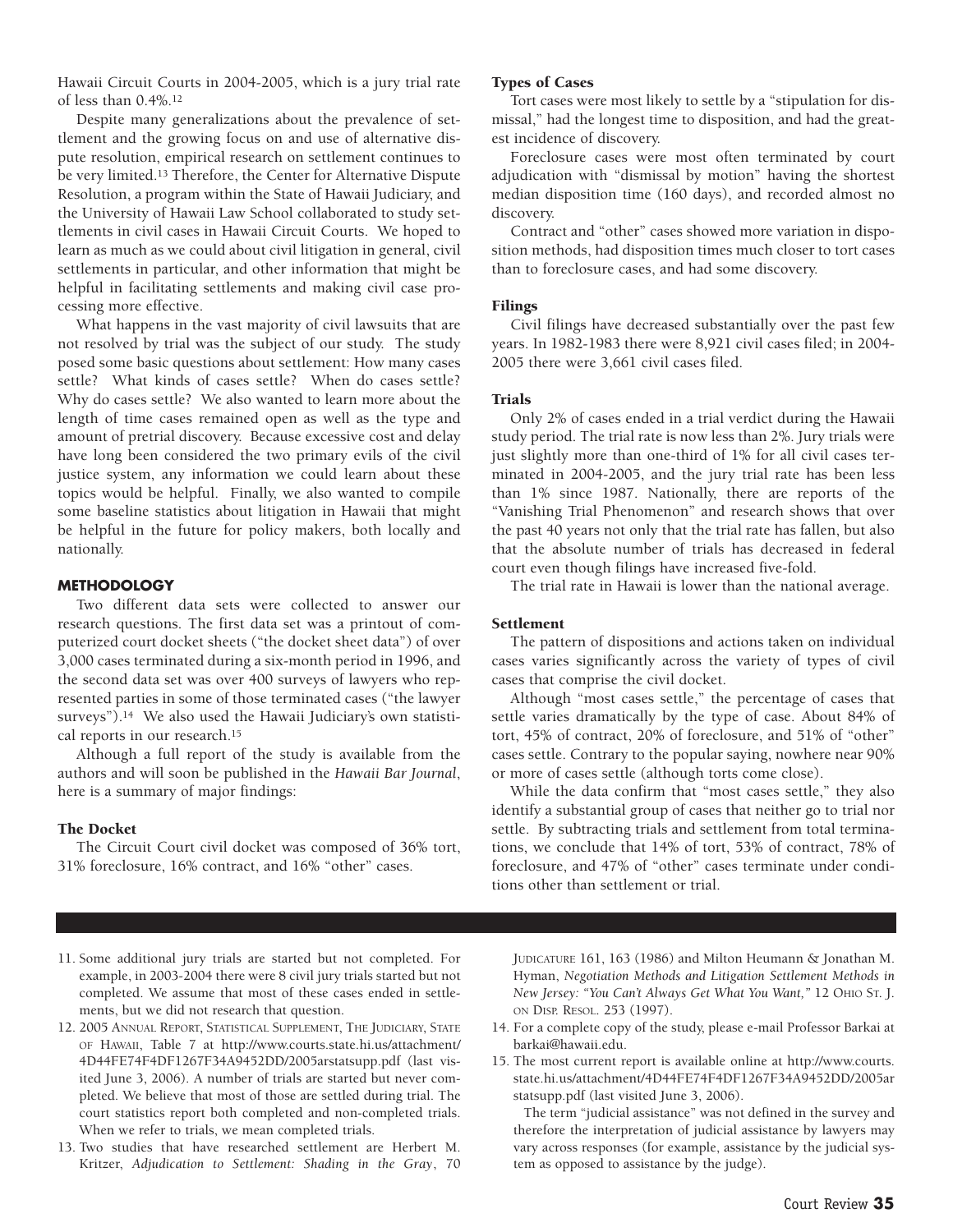Stipulation for Dismissal was the most common method of termination (44% of the cases), a method of termination the authors believe indicates a settlement. Termination by Motion was the most common non-settlement method of termination (17% of the cases).

#### **Satisfaction with Settlements**

The vast majority of lawyers were satisfied with both their settlement terms (92%) and the settlement process (91%).

## **Types of Negotiation**

Five types of negotiations were identified: face-to-face negotiation between attorneys, face-to-face negotiation with attorneys and parties, telephone negotiation between attorneys, letter/fax negotiation between attorneys, and communication with insurance agents.

79% of the cases used 2 or more types of negotiations.

Telephone negotiations were the single most common type of negotiation, occurring in 80% of the cases surveyed.

Telephone, letter/fax, and face-to-face negotiations took place in almost 50% or more of the cases: telephone (80%), letter/fax (57%), and face-to-face (49%).

The lawyers rated telephone negotiations as the event with the most impact on settlement. Therefore, telephone negotiations not only occurred most frequently, but also were viewed as the most effective event in the settlement of cases.

#### **ADR**

42% of the cases used some form of ADR process (defined as settlement conference, court-annexed arbitration program (CAAP), binding arbitration, and mediation).

Three ADR events—binding arbitration, court-annexed arbitration, and settlement conferences—had the greatest impact in the cases where they occurred.

#### **Events Impacting Settlement**

Certain events occurred in many cases contributing greatly to settlement in various types of cases. For example, CAAP was used almost exclusively in tort cases and was the event having the second largest contribution to settlement after telephone negotiations. Communication with insurance agents was a major factor in the settlement of tort cases, but not in contract cases. Motions for summary judgment had a greater impact on the settlement of contract cases than on tort cases.

Based upon the data collected, one could not predict whether a case will settle or not based upon the events that took place in the case. In other words, settlements and non-settlements looked alike.

#### **Judicial Assistance**

Less than one-quarter of the cases are settled with judicial assistance.

Three-quarters of lawyers indicated that they did not need more judicial assistance in settlement.

Lawyers believed that having more efficient and earlier judicial involvement would have made their case settle earlier.

All types of cases had shorter median times to disposition when settlements were reached with judicial assistance.

Judicial assistance with settlement negotiations resulted in

shorter times to disposition of a case only when cases were open more than one year.

When judicial assistance occurred, it was ranked highly and frequently as the event having the greatest impact on settlement.

#### **Disposition Time**

The average disposition time from filing until final disposition in the circuit court was 433 days (the median was 308 but that included 36% foreclosure cases).

Tort cases had an average disposition time of 540 days (the median was 445 days).

Contract cases had an average disposition time of 504 days (the median was 360 days).

Tort cases that had a CAAP award and then later settled after the case returned to the trial track had a median disposition time of 707 days, compared to 405 days for cases where the award was accepted and 445 days for all cases. In the cases where the CAAP awards were not accepted, ADR might have contributed to the delay in disposition (contrary to ADR's generally positive benefits).

The vast majority of cases (80%) do not "settle on the courthouse steps;" they terminate more than 30 days before trial.

#### **Pretrial Discovery**

Two-thirds of all civil cases had no recorded discovery requests, and 65% of tort cases did have recorded discovery requests.

Not surprisingly, there was more discovery in cases that ended in trials than in other cases.

Lawyers estimated that if their case had gone to trial, they would have needed to take 2 to 3 times the number of depositions they took in cases that settled.

#### **Demographics**

The average lawyer on the surveyed cases had been practicing law for 15 years.

75% of the lawyers had served as a CAAP arbitrator.

35% of the lawyers had not taken a negotiation or ADR class.

Readers of this publication might be particularly interested in more detailed information from our survey about judicial settlement conferences and forms of settlement.

## **SETTLEMENT CONFERENCES**

Because judicial settlement conferences are thought to be very helpful in aiding settlement, we designed a survey to learn about the use and effectiveness of settlement conferences. Lawyers were asked if the negotiated settlement was reached with or without judicial assistance. As Table 1 indicates, slightly less than one-quarter (23%) of respondents indicated that their case was settled with some judicial assistance, and three-quarters (75%) of respondents who settled reached a negotiated settlement without judicial assistance. Our data did not show how many cases had judicial assistance but did not settle. More contract cases (32%) settled with judicial assistance than non-motor-vehicle torts cases (24%) or motor-vehicle torts cases (18%).

We hypothesized that appearing before a judge would assist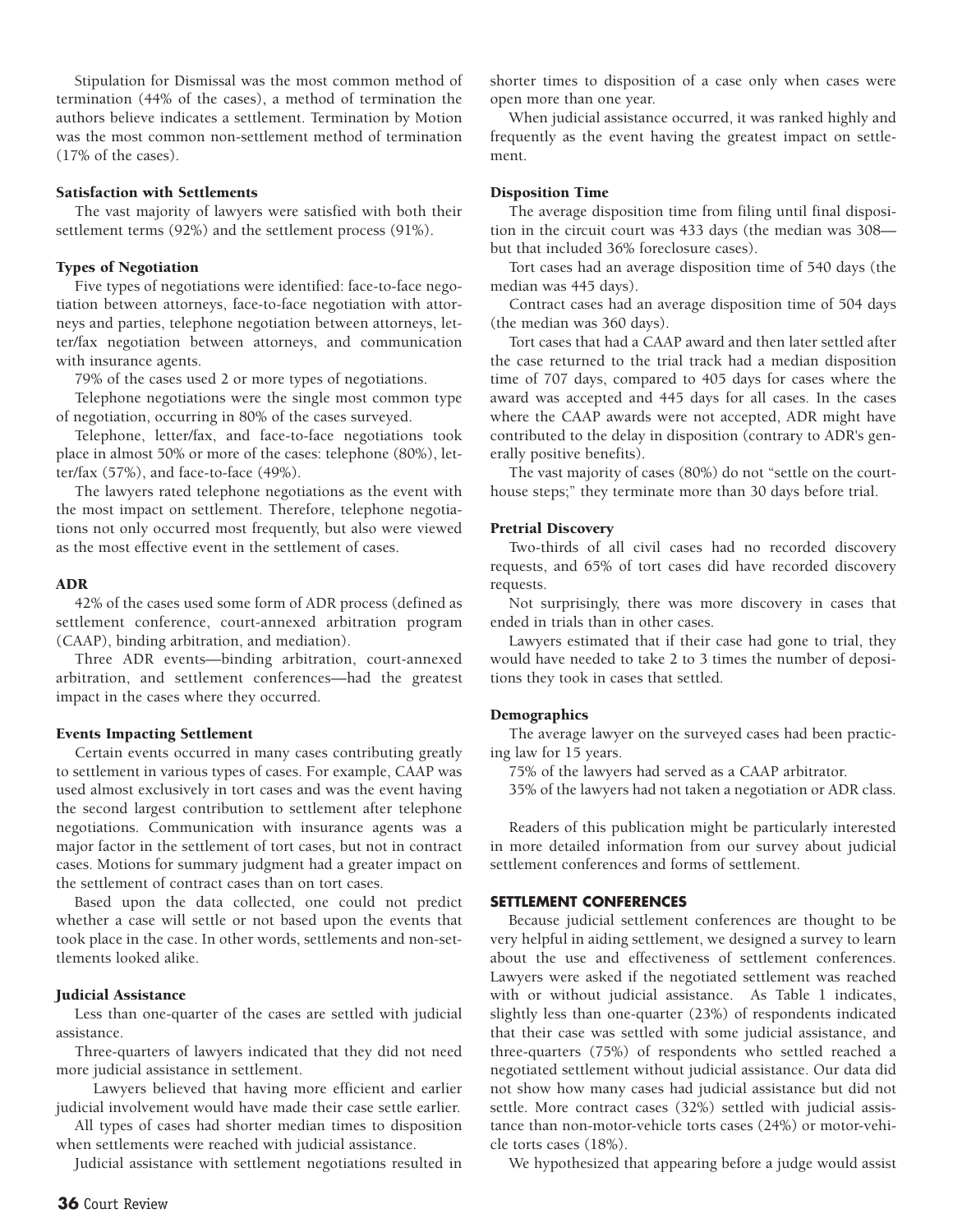with the settlement process. Therefore, the survey inquired about the total number of appearances before a judge, including motions, pretrial conferences, and settlement conferences. Predictably, cases that settled with judicial assistance had more

| <b>TABLE 1</b><br>SETTLED WITH OR WITHOUT JUDICIAL ASSISTANCE |                               |                             |                                                      |                                                   |  |  |  |  |
|---------------------------------------------------------------|-------------------------------|-----------------------------|------------------------------------------------------|---------------------------------------------------|--|--|--|--|
| <b>SETTLED</b>                                                | <b>ALL CASES</b><br>$(N=341)$ | <b>CONTRACT</b><br>$(N=99)$ | <b>NON-MOTOR</b><br><b>VEHICLE TORTS</b><br>$(N=81)$ | <b>MOTOR</b><br><b>VEHICLE TORTS</b><br>$(N=161)$ |  |  |  |  |
| <b>WITH JUDICIAL</b><br><b>ASSISTANCE</b>                     | 23%                           | 32%                         | 24%                                                  | 18%                                               |  |  |  |  |
| <b>WITHOUT JUDICIAL</b><br><b>ASSISTANCE</b>                  | 75%                           | 67%                         | 74%                                                  | 80%                                               |  |  |  |  |
| <b>NO INDICATION</b>                                          | 2%                            | 1%                          | 2%                                                   | 2%                                                |  |  |  |  |

appearances before a judge than those cases that settled without judicial assistance.

Settlements that lawyers did not attribute to judicial assistance did not report as many appearances in court. As seen in Table 2, cases that settled with judicial assistance averaged 3.5 appearances for contract cases, slightly over two appearances (2.2) for motor-vehicle torts, and just over four appearances (4.1) for non-motor-vehicle torts. Those cases that settled without judicial assistance averaged just over one (1.1) appearance for contract cases, not even one appearance (0.4) for motor-vehicle torts, and not even one appearance (0.6) for non-motor-vehicle torts. Table 2 also indicates that cases that settled with judicial assistance had more than three times as many appearances before a judge than did those cases that settled without judicial assistance.

| <b>TABLE 2</b><br><b>AVERAGE NUMBER OF APPEARANCES IN FRONT</b><br>OF A JUDGE BY RESPONDENTS REPORTING<br><b>NEGOTIATED SETTLEMENTS</b> |                 |                                      |                                          |  |  |  |  |
|-----------------------------------------------------------------------------------------------------------------------------------------|-----------------|--------------------------------------|------------------------------------------|--|--|--|--|
|                                                                                                                                         | <b>CONTRACT</b> | <b>MOTOR</b><br><b>VEHICLE TORTS</b> | <b>NON-MOTOR</b><br><b>VEHICLE TORTS</b> |  |  |  |  |
| <b>WITH JUDICIAL</b><br><b>ASSISTANCE (N=80)</b>                                                                                        | 3.5             | 22                                   | 4.1                                      |  |  |  |  |
| <b>WITHOUT JUDICIAL</b><br>ASSISTANCE (N=225)                                                                                           |                 | 04                                   | በ 6                                      |  |  |  |  |

The lack of appearances before a judge did not appear to bother lawyers. When lawyers were asked about their preferences for judicial involvement, more than three-fourths (77%) of responses indicated that the settlement process was appropriate and that no change was preferred. Additionally, in response to an open-ended question asking what could have been done to settle the case earlier, 59% of lawyers offered no response.

On the other hand, of those lawyers who provided a response to the question, "Is there anything that would have made this case settle earlier?" the most common suggestions were focused on having more efficient and earlier judicial involvement. It is almost as if the lawyers wanted it both ways. They indicated that they did not need any change in judicial involvement, yet many lawyers would have preferred earlier and more efficient judicial involvement.

# **FACTORS IN SETTLEMENT**

Because we sought to learn as much as possible about the factors affecting settlement, the longest question in the survey asked the lawyers to report on and rank the impact of methods of negotiation, meetings with and hearings before judges, and the use of ADR processes. This question provided a wealth of information to analyze. We provided a list of eleven specific events and offered one additional choice listed as "other." The lawyers were asked to check all of the listed events that occurred and then to indicate which of the various events had the most impact on settlement by indicating the top three events as 1, 2, and 3.

The 11 events we examined can be arranged into three major groupings:

- 1) methods of negotiation (face-to-face negotiation between attorneys, face-to-face negotiation with attorneys and parties, telephone negotiation between attorneys, letter/fax negotiation between attorneys, and communication with insurance agents),
- 2) meetings with and hearings before judges (motion for summary judgment, pretrial conference, and judicial settlement conference), and
- 3) various ADR processes (judicial settlement conference,16 court-annexed arbitration (CAAP) decision, binding arbitration, and mediation).

We analyzed the data in many different ways. Table 3 shows some of the most important data. It should be no surprise that the most frequently occurring events affecting settlement were various types of negotiation (face-to-face negotiation between attorneys, face-to-face negotiation with attorneys and parties, telephone negotiation between attorneys, letter/fax negotiation between attorneys, and communication with insurance agents). As Table 3 indicates, four types of negotiation were the most frequently occurring events. Telephone negotiations between the lawyers representing the opposing parties occurred in 80% of the cases, and were thus by far the most frequently occurring of all the events. Letter or fax negotiations took place in 57% of the cases, and face-to-face negotiations between lawyers took place in 49% of the cases. Each of these "big three" types of negotiation took place in almost 50% or more of the cases. The second tier of settlement affecting events took place in about 25% of the cases (communication with insurance agents 27%, court-annexed arbitration 24%, and judicial settlement conferences 22%). This second tier included two ADR events (CAAP and settlement conferences). The remaining five events took place in anywhere from 17% to just 1% of all cases. At the bottom of this third tier were the two traditional ADR processes, mediation and binding arbitration.

<sup>16.</sup> Although judicial settlement conferences only appeared one time in the survey, judicial settlement conferences can fit in two categories: meetings with judges and ADR processes.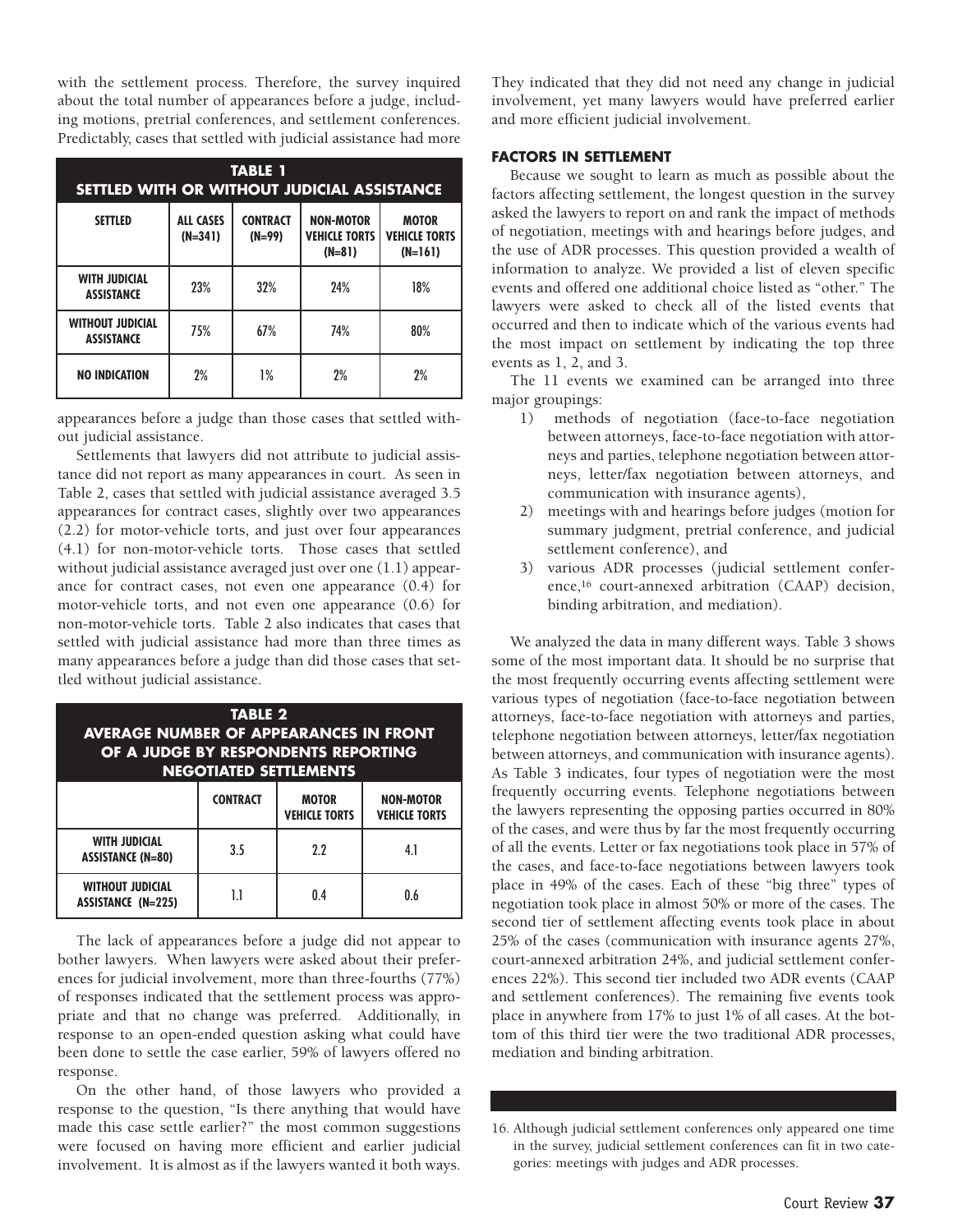| <b>TABLE 3</b><br><b>EVENTS THAT OCCURRED, EVENTS THAT WERE RANKED 1-3, AND EVENTS THAT RANKED #1</b> |                              |                                  |                                |                                  |                               |                                 |  |  |  |
|-------------------------------------------------------------------------------------------------------|------------------------------|----------------------------------|--------------------------------|----------------------------------|-------------------------------|---------------------------------|--|--|--|
|                                                                                                       | <b>OCCURRED</b><br>$N = 380$ | $\frac{0}{0}$<br><b>OCCURRED</b> | <b>RANKED 1-3</b><br>$N = 230$ | $\frac{0}{0}$<br><b>RANK 1-3</b> | <b>RANKED #1</b><br>$N = 230$ | $\frac{0}{0}$<br><b>RANK #1</b> |  |  |  |
| <b>TELEPHONE NEGOTIATION</b><br><b>BETWEEN LAWYERS</b>                                                | 304                          | 80%                              | 175                            | 76%                              | 74                            | 32%                             |  |  |  |
| LETTER/FAX NEGOTIATION<br><b>BETWEEN LAWYERS</b>                                                      | 215                          | 57%                              | 118                            | 51%                              | 16                            | 7%                              |  |  |  |
| <b>FACE-TO-FACE NEGOTIATION</b><br><b>WITH LAWYERS</b>                                                | 187                          | 49%                              | 93                             | 40%                              | 32%                           | 14%                             |  |  |  |
| <b>COMMUNICATION WITH</b><br><b>INSURANCE AGENTS</b>                                                  | 101                          | 27%                              | 55                             | 24%                              | 28                            | 12%                             |  |  |  |
| <b>COURT-ANNEXED</b><br><b>ARBITRATION (CAAP)</b>                                                     | 92                           | 24%                              | 49                             | 21%                              | 34                            | 15%                             |  |  |  |
| <b>JUDICIAL SETTLEMENT</b><br><b>CONFERENCE</b>                                                       | 84                           | 22%                              | 45                             | 20%                              | 27                            | 12%                             |  |  |  |
| <b>FACE-TO-FACE NEGOTIATION</b><br><b>WITH LAWYERS AND PARTIES</b>                                    | 65                           | 17%                              | 38                             | 17%                              | 19                            | 8%                              |  |  |  |
| <b>MOTION FOR</b><br><b>SUMMARY JUDGEMENT</b>                                                         | 53                           | 14%                              | 22                             | 10%                              | 12                            | 5%                              |  |  |  |
| <b>PRETRIAL CONFERENCE</b>                                                                            | 37                           | 10%                              | 15                             | 7%                               | $\mathbf{2}$                  | 1%                              |  |  |  |
| <b>MEDIATION</b>                                                                                      | 15                           | 4%                               | 6                              | 3%                               | 4                             | 2%                              |  |  |  |
| <b>BINDING ARBITRATION</b>                                                                            | $\mathbf{2}$                 | $1\%$                            | 2                              | 1%                               | $\overline{2}$                | 1%                              |  |  |  |

Table 3 also shows that when the lawyers ranked the three events having the greatest impact on settlement in their cases, the order of the events were exactly the same as the order of the events when the lawyers just indicated the occurrence of the events. Telephone negotiations remained the top-ranked event, and the ADR processes of mediation and binding arbitration were again at the bottom of the list. Naturally, the percentages for being ranked 1-3 were slightly lower than the percentages when we just analyzed occurrences because some of the events were not ranked as one of the top three events in some cases.

Table 3 shows that a slightly different pattern emerged when we analyzed which events were ranked as the number one event in the settlement of the cases, a measurement which we called "impact." Telephone negotiations between lawyers remains the event with the greatest impact on settlement. With 32% of the cases indicating telephone negotiations was the event with the greatest impact, it has 2 to nearly 3 times more impact than its closest competitors (court-annexed arbitration 15%, face-to-face negotiations between lawyers 14%, settlement conferences 12%, and communication with insurance agents 12%). Court-annexed arbitration, the event with the second highest impact (15%), really has an even greater impact because this non-binding form of arbitration is only available in tort cases. CAAP would be ranked number one in 20% of the 172 tort cases we surveyed if we excluded the contract cases. The greatest change between the rankings as we move the analysis from occurrences, to ranking events 1-3, to number one rankings, is that letter/fax negotiation goes from the event occurring second most frequently (57%) and being ranked 1-3 second most frequently (51%), to being the number one event in settlement only 7% of the time. Mediation, arbitration, and pretrial conferences are at the very bottom of the list of events, ranked number 1 at only 1-2%.

Yet another way to look at the events is not to just see what events are ranked as number one, but to analyze how often an event is ranked number one compared to the number of times that event was ranked at all. We called this the "Impact Percentage." Using this approach, the ADR events dramatically rise to the top. Arbitration has a 100% Impact Percentage (admittedly it is a very small sample size of only 2), and courtannexed arbitration, mediation, and settlement conferences all have an Impact Percentages of 60% or over (they were ranked number one in 60 or more percent of the cases in which they were ranked).

The data also show that different events had widely varying impacts with different types of cases. For example, courtannexed arbitration was the number one event contributing to settlement in 18% of all tort cases but in only 1% of contract cases. Communication with insurance agents was the number one event contributing to settlement in 14% of all tort cases but in only 3% of contract cases. Motions for summary judgment were the number one event contributing to settlement in 14% of contract cases but in only 2% of all tort cases. The other events were roughly comparable across both contract and all tort cases, and the events were ranked quite similarly across motor-vehicle and non-motor-vehicle cases.

This study was designed to learn more about settlements in general and the civil docket in particular. It confirmed many common beliefs about civil litigation and settlement, and it also revealed many surprises. Because settlement is such an extensive part of civil litigation, and because of the increasing use of ADR, settlement needs greater study and quantitative analysis. Even in the twenty-first century, the study of settlements is in its infancy.